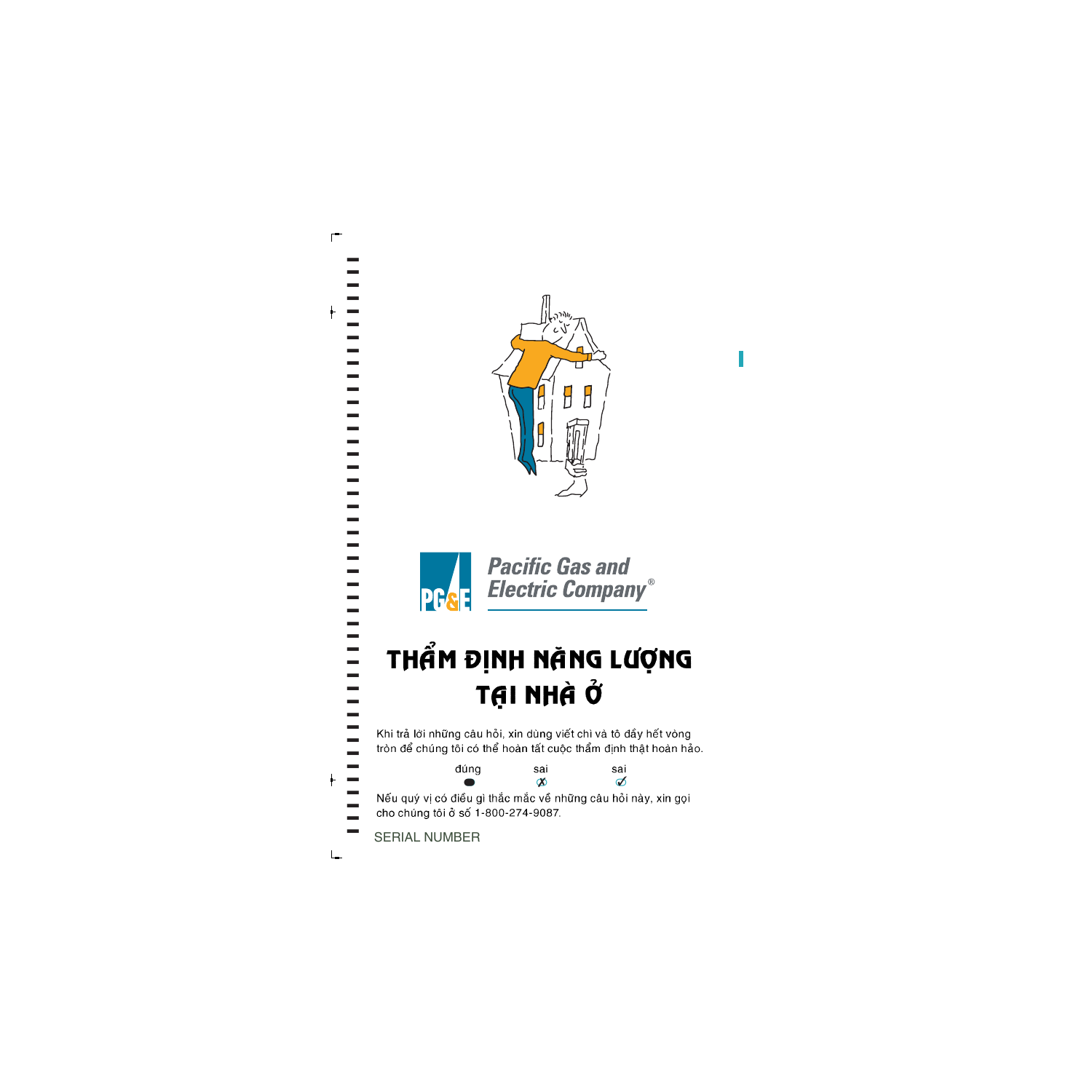

]]]]]]]]]]]]]]]]]]]]]]]]]]]]]]]]]]]]]]]]]]]]]

|    | CÃN NHÀ VÀ THỚI QUEN                                                                                                                                                                                                                                                                                                                                                                          |
|----|-----------------------------------------------------------------------------------------------------------------------------------------------------------------------------------------------------------------------------------------------------------------------------------------------------------------------------------------------------------------------------------------------|
|    | SỨ DỤNG NANG LƯỢNG<br>CỦA QUÝ VI                                                                                                                                                                                                                                                                                                                                                              |
| 1. | Căn nhà quý vị ở là loại nhà gì?                                                                                                                                                                                                                                                                                                                                                              |
|    | Nhà chung cư/Condo<br>$\bigcirc$ Cao ốc (4 tầng lầu trở lên)<br>◯ Nhà trệt<br>$\bigcirc$ Nhà lầu (1-3 tầng)<br>◯ Nhà lầu 2 tầng<br>◯ Townhouse(nhà chung vách<br>◯ Nhà tiền chế<br>nhưng không chung trần/hầm nhà)<br>(mobile home)<br>$\bigcirc$ Loại khác                                                                                                                                   |
| 2. | Quý vị thuê hay làm chủ căn nhà?<br>$\bigcirc$ Thuê<br>$\bigcirc$ Làm chủ                                                                                                                                                                                                                                                                                                                     |
| 3. | Căn nhà có người cư trú vào thời điểm nào trong năm?<br>$\bigcirc$ Vào mùa đông mà thôi<br>$\bigcirc$ Quanh năm<br>$\bigcirc$ Vào mùa hè mà thôi<br>○ Vào những mùa khác                                                                                                                                                                                                                      |
| 4. | Căn nhà của quý vị khoảng chừng bao nhiêu tuổi?<br>$\bigcirc$ Trên 50 năm<br>$\bigcirc$ 11-15 năm<br>$\bigcirc$ Mới (dưới 1 năm)<br>$\bigcirc$ 16-30 năm<br>$\bigcirc$ 1-5 năm<br>$\bigcirc$ 31-50 năm<br>$\bigcirc$ 6-10 năm                                                                                                                                                                 |
| 5. | Có bao nhiêu phòng trong nhà (chỉ tính khu vực ở, xin<br>đừng tính phòng tắm và lối đi, hành lang.)<br>$\bigcirc$ 5 phòng<br>$\bigcirc$ 1-2 phòng<br>$O$ 11 -12<br>$\bigcirc$ 7-8<br>$\bigcirc$ 6 phòng<br>$\bigcirc$ 3-4 phòng<br>$\bigcirc$ Trên 13<br>$\bigcirc$ 9-10                                                                                                                      |
| 6. | Căn nhà của quý vị khoảng bao nhiêu square feet? (chỉ tính khu<br>vực ở, xin đừng tính nhà để xe, gác mái (attic) hoặc hầm nhà.)<br>$\bigcirc$ it hơn 500<br>$\bigcirc$ 1001-1250<br>$\bigcirc$ 2001-2500<br>$\bigcirc$ 4001 - 5000<br>$\bigcirc$ 1251-1500<br>$\bigcirc$ 2501-3000<br>$\bigcirc$ 501-750<br>$\bigcirc$ Trên 5000<br>$\bigcirc$ 1501-2000<br>3001-4000<br>$\bigcirc$ 751-1000 |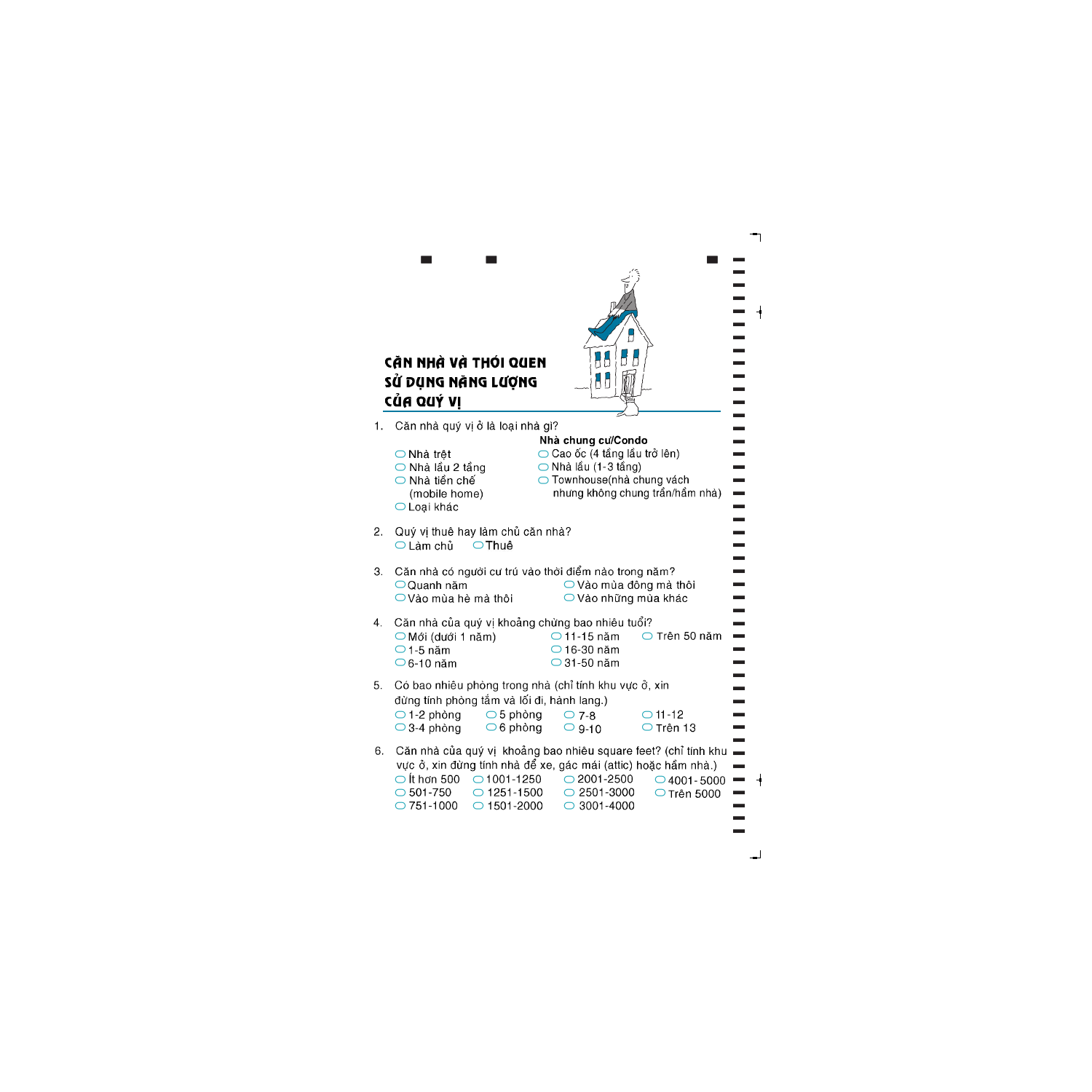| 7.                | Xin cho biết số nguời cư ngụ trong nhà? (tối thiểu 6<br>Số người<br>tháng)                                                                                                                                                                                                                                                                              |
|-------------------|---------------------------------------------------------------------------------------------------------------------------------------------------------------------------------------------------------------------------------------------------------------------------------------------------------------------------------------------------------|
|                   | −<br>$^{\circledR}$<br>ന<br>②<br>൫<br>ග<br>൫<br>൚<br>൫<br>៙<br>ൕ<br>(4)                                                                                                                                                                                                                                                                                 |
| $\blacksquare$ 8. | Tường nhà phía ngoài có được cách nhiệt không?<br>$\bigcirc$ Có, tất cả tường<br>$\bigcirc$ Không<br>$\bigcirc$ Có, một số tường thôi<br>◯ Không rõ                                                                                                                                                                                                     |
| 9.                | Quý vị thẩm định phẩm chất của hệ thống cách nhiệt<br>trên trần và gác mái (attic) như thế nào?<br>$\circlearrowright$ Thật tốt (dày trên 9 inches)<br>$\bigcirc$ Rất kém (0-3 inches)<br>○ Trung bình (3-6 inches) ○ Không rõ<br>$\bigcirc$ Tốt (6-9 inches)                                                                                           |
|                   | 10. Loại cửa sổ nhà quý vị là loại gì?<br>○ Tất cả hoặc hầu hết có kiếng đôi<br>◯ Tất cả hoặc hầu hết có kiếng đơn<br>$\bigcirc$ Cửa sổ nhà tôi gồm cả hai loại vừa đơn, vừa đôi                                                                                                                                                                        |
|                   | 11. Hãy cho biết tình trạng gió lùa chung quanh cửa số và<br>các cửa phía bên ngoài nhà của quý vị như thế nào?<br>○ Gió lùa rất nhiều<br>$\bigcirc$ Không thấy dấu hiệu gió lùa<br>$\bigcirc$ Gió lùa một ít                                                                                                                                           |
|                   | ■ 12.  Quý vị có dự định tu sửa căn nhà của quý vị không?<br>$\bigcirc$ Có, trong vòng 1 năm<br>$\bigcirc$ Không<br>$\bigcirc$ Có, trong vòng 2 năm                                                                                                                                                                                                     |
|                   | Chúng tôi rất cần những chi tiết sau đây để phục vụ quý vị hữu hiệu<br>hơn, tuy nhiên quý vị không nhất thiết phải trả lời 2 câu hỏi này.<br>13. Lợi tức hàng năm của mọi người trong nhà<br>$\circ$ \$10,000-\$19,999 $\circ$ \$30,000-\$39,900 $\circ$ \$50,000-\$74,999<br>$\circ$ \$20,000-\$29,999 $\circ$ \$40,000-\$49,999 $\circ$ Trên \$75,000 |
|                   | 14. Tuổi của người chủ gia đình?<br>$\bigcirc$ 20 hoặc trẻ hơn $\bigcirc$ 25-34<br>$\bigcirc$ 45-54<br>○ Trên 65<br>35-44<br>$O$ 21 - 24<br>$\bigcirc$ 55-64<br>⌒                                                                                                                                                                                       |
|                   | <b>SERIAL NUMBER</b>                                                                                                                                                                                                                                                                                                                                    |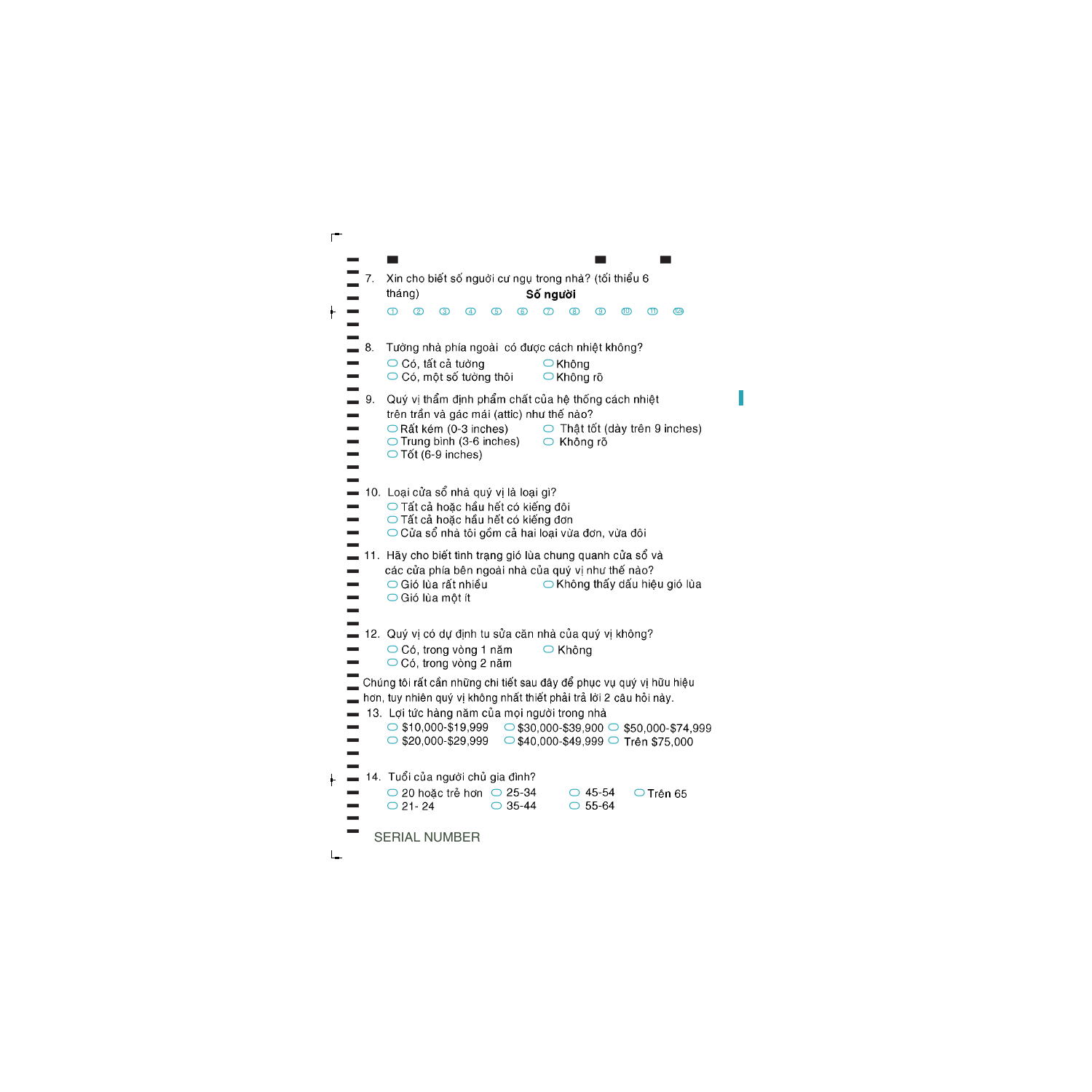

]]]]]]]]]]]]]]]]]]]]]]]]]]]]]]]]]]]]]]]]]]]]]

÷

 $\overline{\phantom{0}}$ 

- -
	-
	-
- 

| SƯỞI ẤM                                                                                                                                                                                                                                                                                                                                                     |                               |                                   |  |  |  |  |
|-------------------------------------------------------------------------------------------------------------------------------------------------------------------------------------------------------------------------------------------------------------------------------------------------------------------------------------------------------------|-------------------------------|-----------------------------------|--|--|--|--|
|                                                                                                                                                                                                                                                                                                                                                             |                               |                                   |  |  |  |  |
| Quý vị có trả tiền để sưởi ấm chỗ ở không?<br>$\bigcirc$ Có<br>◯ Không, gồm trong tiền thuê phòng/lệ phí condo. (Sang câu hỏi số<br>◯ Không có hệ thống sưởi. (Sang câu hỏi số 8)<br>Quý vị sử dụng hệ thống suởi loại nào?<br>(Nếu quý vị có nhiều hệ thống sưởi, loại nào cung cấp đa số<br>nhiệt là "Hệ thống chính" và phần còn lại là "Hệ thống phụ".) |                               |                                   |  |  |  |  |
|                                                                                                                                                                                                                                                                                                                                                             | Hệ thống chính                | Hệ thống phụ                      |  |  |  |  |
| Ga                                                                                                                                                                                                                                                                                                                                                          | (tô một vòng tròn<br>mà thôi) | (tô những vòng<br>tròn thích hợp) |  |  |  |  |
| Hệ thống sưởi trung tâm                                                                                                                                                                                                                                                                                                                                     | O                             | $\circ$                           |  |  |  |  |
| Máy sưởi trên tường/sàn                                                                                                                                                                                                                                                                                                                                     | $\bigcirc$                    | $\bigcirc$                        |  |  |  |  |
| Các loại khác                                                                                                                                                                                                                                                                                                                                               | $\overline{\bigcirc}$         | $\overline{O}$                    |  |  |  |  |
| Điện                                                                                                                                                                                                                                                                                                                                                        |                               |                                   |  |  |  |  |
| Loại dùng điện trở/trên trần                                                                                                                                                                                                                                                                                                                                | ◯                             | $\bigcirc$                        |  |  |  |  |
| Loại nén khí                                                                                                                                                                                                                                                                                                                                                | $\bigcirc$                    |                                   |  |  |  |  |
| Hệ thống sưởi trung tâm                                                                                                                                                                                                                                                                                                                                     | $\bigcirc$                    | $\overline{O}$                    |  |  |  |  |
| Máy sưởi trên tường/sàn                                                                                                                                                                                                                                                                                                                                     | $\overline{\bigcirc}$         | $\overline{\bigcirc}$             |  |  |  |  |
| Các loại khác                                                                                                                                                                                                                                                                                                                                               | $\bigcirc$                    | $\bigcirc$                        |  |  |  |  |
| Bếp lò dùng củi để sưởi                                                                                                                                                                                                                                                                                                                                     | $\overline{O}$                | $\overline{\bigcirc}$             |  |  |  |  |
| Lò sưởi                                                                                                                                                                                                                                                                                                                                                     | $\bigcirc$                    | $\bigcirc$                        |  |  |  |  |
| Propane                                                                                                                                                                                                                                                                                                                                                     | $\bigcirc$                    | $\overline{O}$                    |  |  |  |  |
| Nhiên liệu khác                                                                                                                                                                                                                                                                                                                                             | $\overline{O}$                |                                   |  |  |  |  |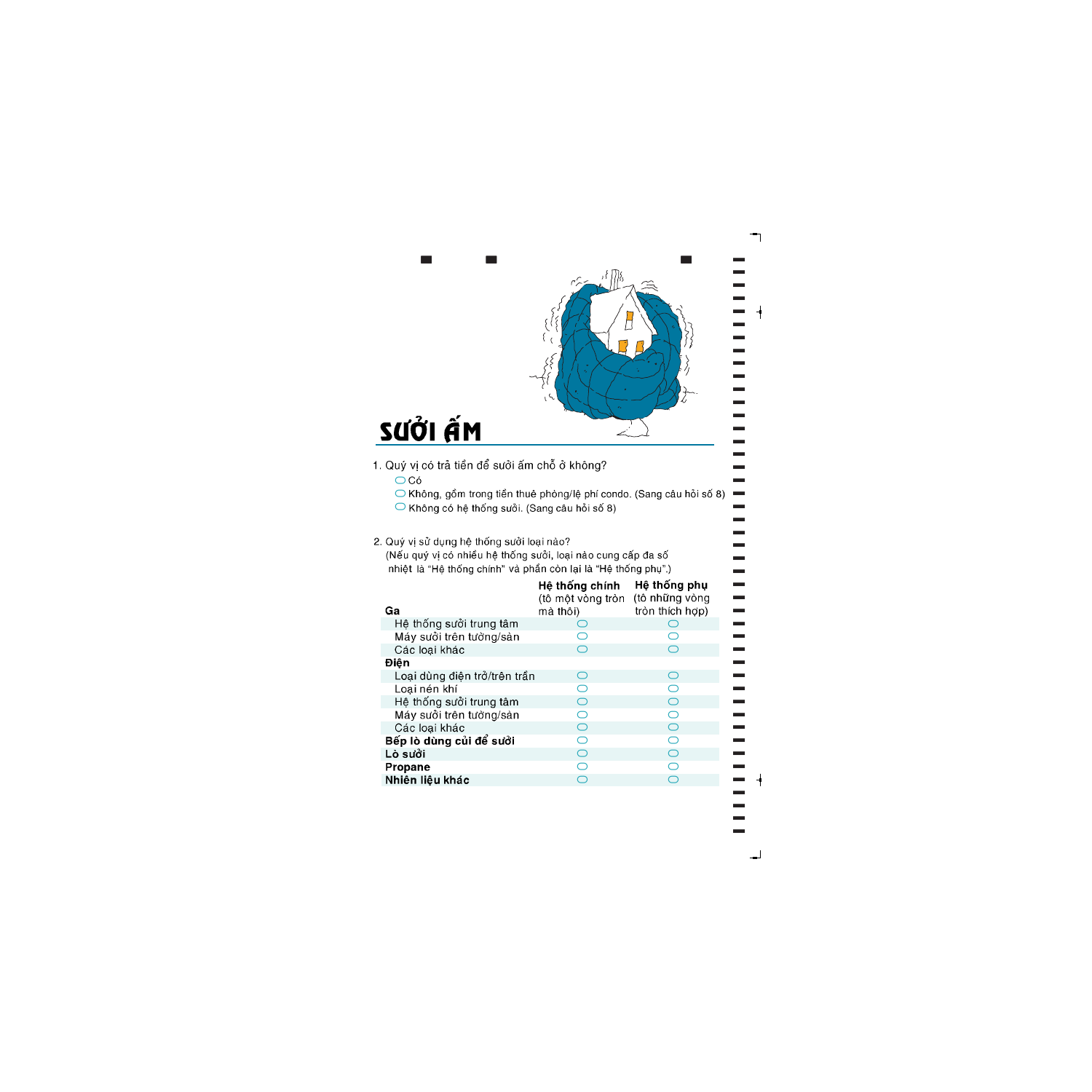|                                                              |                         | 3. Hệ thống sưởi chính của quý vị bao nhiêu tuổi? |                 |                 |                      |                                                     |                        |                              |
|--------------------------------------------------------------|-------------------------|---------------------------------------------------|-----------------|-----------------|----------------------|-----------------------------------------------------|------------------------|------------------------------|
|                                                              |                         | $\bigcirc$ Mới (dưới một năm)                     |                 |                 | $\bigcirc$ 11-15 năm |                                                     |                        |                              |
|                                                              | $\bigcirc$ 1-5 năm      |                                                   |                 |                 | $\bigcirc$ 16-30 năm |                                                     |                        |                              |
|                                                              | $\bigcirc$ 6-10 năm     |                                                   |                 |                 |                      | ○ Trên 30 năm                                       |                        |                              |
|                                                              |                         |                                                   |                 |                 |                      |                                                     |                        |                              |
| — 4. Quý vị có dùng máy điều nhiệt tự động cho máy sưởi hoặc | máy lạnh không?         |                                                   |                 |                 |                      |                                                     |                        |                              |
| ○ Không                                                      |                         |                                                   |                 |                 |                      | $\bigcirc$ Có, máy lạnh                             |                        |                              |
|                                                              | $\bigcirc$ Có, máy suởi |                                                   |                 |                 | ○ Có, cả hai         |                                                     |                        |                              |
|                                                              |                         |                                                   |                 |                 |                      |                                                     |                        |                              |
| — 5. Máy điều nhiệt ở bao nhiêu độ vào những tháng mùa đông? |                         |                                                   |                 |                 |                      |                                                     |                        |                              |
|                                                              |                         |                                                   |                 |                 |                      | (Chọn một câu trả lời cho mỗi thời điểm trong ngày) |                        |                              |
|                                                              |                         |                                                   |                 |                 |                      |                                                     |                        |                              |
|                                                              | Tắt                     | Dưới<br>55 độ                                     | 55-60           | 61-63           | 64-66                | 67-70                                               | $71 - 74$              | Trên<br>74                   |
| Ngày                                                         | $\circ$                 | O                                                 | $\circ$         | $\circ$         | $\circ$              | $\circ$                                             | $\circ$                | $\bigcirc$                   |
| Chiều<br>Tối                                                 | $\bigcirc$<br>$\circ$   | O<br>$\bigcirc$                                   | O<br>$\bigcirc$ | O<br>$\bigcirc$ | O<br>$\bigcirc$      | O<br>$\bigcirc$                                     | O<br>$\bigcirc$        | $\bigcirc$<br>$\overline{O}$ |
|                                                              |                         |                                                   |                 |                 |                      |                                                     |                        |                              |
| -6. Xin cho biết mức độ thường xuyên quý vị sử dụng hệ thống |                         |                                                   |                 |                 |                      |                                                     |                        |                              |
|                                                              |                         | sưởi phụ trong những tháng mùa đông.              |                 |                 |                      |                                                     |                        |                              |
| ○ Không                                                      |                         |                                                   |                 |                 |                      |                                                     |                        |                              |
|                                                              |                         | $\bigcirc$ it khi (20% thời gian)                 |                 |                 |                      | $\bigcirc$ Thường (50-80% thời gian)                |                        |                              |
|                                                              |                         | $\bigcirc$ Thỉnh thoảng (20-50% thời gian)        |                 |                 |                      | $\bigcirc$ Luôn luôn (80% thời gian)                |                        |                              |
|                                                              |                         |                                                   |                 |                 |                      |                                                     |                        |                              |
|                                                              | Tất cả                  |                                                   |                 |                 | $\bigcirc$ 4-7 phòng | 7. Bao nhiêu phòng được sưởi ấm bằng hệ thống phụ?  |                        |                              |
| O                                                            | 1 phòng                 |                                                   |                 |                 |                      | $\bigcirc$ 8-10 phòng                               |                        |                              |
|                                                              | $\bigcirc$ 2-3 phòng    |                                                   |                 |                 |                      | $\bigcirc$ Nhiều hơn 10 phòng                       |                        |                              |
|                                                              |                         |                                                   |                 |                 |                      |                                                     |                        |                              |
| _8. Quý vị có bao nhiêu máy sưởi điện loại xách tay?         |                         |                                                   |                 |                 |                      |                                                     |                        |                              |
|                                                              |                         | ○ Không có   ○ Một                                |                 |                 | $\bigcirc$ Hai       |                                                     | $\bigcirc$ Ba hoặc hơn |                              |
|                                                              |                         |                                                   |                 |                 |                      |                                                     |                        |                              |
|                                                              |                         |                                                   |                 |                 |                      |                                                     |                        |                              |
|                                                              |                         |                                                   |                 |                 |                      |                                                     |                        |                              |
|                                                              |                         |                                                   |                 |                 |                      |                                                     |                        |                              |
|                                                              |                         |                                                   |                 |                 |                      |                                                     |                        |                              |

SERIAL NUMBER

 $\overline{\phantom{a}}$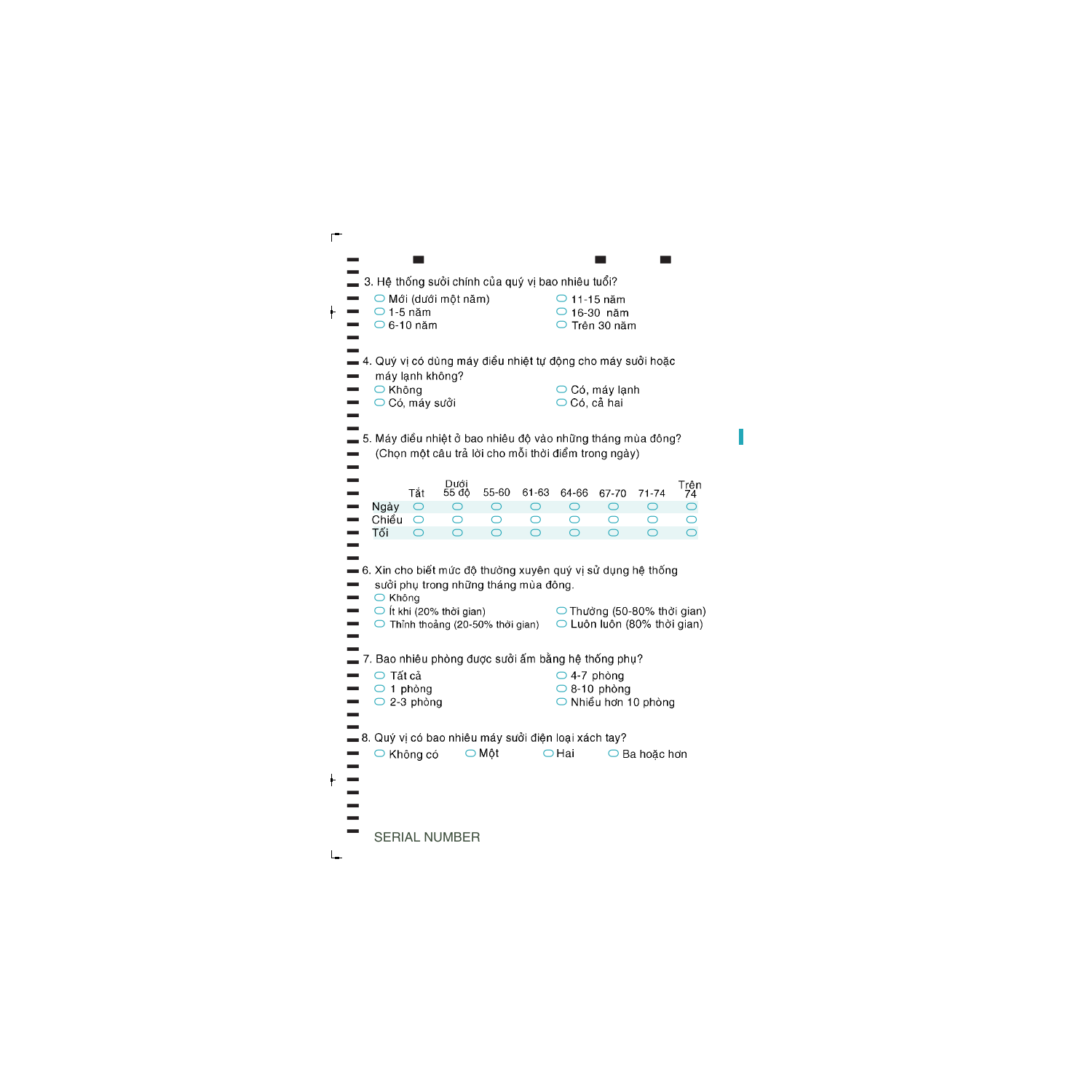

]]]]]]]]]]]]]]]]]]]]]]]]]]]]]]]]]]]]]]]]]]]]]

- -
	-
	-
	-
	-
	-
- 

| $\bigcirc$ Mới (dưới một năm) | $\bigcirc$ 11-15 năm   |
|-------------------------------|------------------------|
| $\bigcirc$ 1-5 năm            | $\bigcirc$ 16-30 năm   |
| $\bigcirc$ 6-10 năm           | $\bigcirc$ Trên 31 năm |

|    |                     | GIẢI NHIỆT                  |                                                                            |                                                                                                                    |               |       |                 |
|----|---------------------|-----------------------------|----------------------------------------------------------------------------|--------------------------------------------------------------------------------------------------------------------|---------------|-------|-----------------|
|    |                     |                             |                                                                            | HỆ THỐNG MÁY LẠNH TRUNG TÂM                                                                                        |               |       |                 |
|    |                     |                             |                                                                            | 1. Quý vị sử dụng hệ thống máy lạnh loại nào?                                                                      |               |       |                 |
|    |                     |                             |                                                                            | ○ Không có hệ thống máy lạnh trung tâm. (sang phần Máy                                                             |               |       |                 |
|    |                     |                             | lạnh loại nhỏ, câu hỏi số 6)<br>$\bigcirc$ Hệ thống trung tâm thông thường |                                                                                                                    |               |       |                 |
|    |                     |                             |                                                                            | $\bigcirc$ Hệ thống có thêm bộ phân giải nhiệt bằng hơi nước                                                       |               |       |                 |
|    |                     | $\bigcirc$ Hệ thống nén khí |                                                                            |                                                                                                                    |               |       |                 |
|    | $\circ$ Loại khác   |                             |                                                                            | $\bigcirc$ Hệ thống chỉ giải nhiệt bằng hơi nước                                                                   |               |       |                 |
|    |                     |                             |                                                                            | 2. Hóa đơn tiền điện có bao gồm phí tổn sử dụng máy lạnh không                                                     |               |       |                 |
|    | $\overline{OC}$ ó   |                             |                                                                            |                                                                                                                    |               |       |                 |
|    |                     |                             |                                                                            | ◯ Không, phí tổn gồm trong tiền thuê nhà/condo. (sang                                                              |               |       |                 |
|    |                     |                             |                                                                            | phần Máy lạnh loại nhỏ, câu hỏi số 6)                                                                              |               |       |                 |
|    |                     |                             |                                                                            | 3. Hệ thống máy lạnh trung tâm vào khoảng bao nhiêu tuổi?                                                          |               |       |                 |
|    | $\bigcirc$ 1-5 năm  | O Mới (dưới một năm)        |                                                                            | $\bigcirc$ 11-15 năm<br>$\bigcirc$ 16-30 năm                                                                       |               |       |                 |
|    | $\bigcirc$ 6-10 năm |                             |                                                                            |                                                                                                                    | ○ Trên 31 năm |       |                 |
|    |                     |                             |                                                                            | 4. Máy điều nhiệt ở bao nhiêu độ vào những tháng hè? (chọn                                                         |               |       |                 |
|    |                     |                             |                                                                            | một câu trả lời cho mỗi thời điểm trong ngày)                                                                      |               |       |                 |
|    |                     | Dưới                        |                                                                            | Cách điều chỉnh tiêu biểu                                                                                          |               |       |                 |
|    | Ngày                |                             |                                                                            | 70 độ 70-73 độ 74-76 độ 77-80 độ 81-83 độ                                                                          |               | 83 đô | Tắt             |
|    | Đêm                 |                             |                                                                            |                                                                                                                    |               |       |                 |
| 5. |                     | điểm trong ngày)            |                                                                            | Quý vị có thường xuyên sử dụng hệ thống máy lạnh trung<br>tâm vào mùa hè không? (chọn một câu trả lời cho mỗi thời |               |       |                 |
|    |                     | Không                       | Ít khi (20%                                                                | Thỉnh thoảng Thường (70% Luôn                                                                                      |               |       |                 |
|    | Ngày                | bao giò<br>◯                | thời gian)<br>◯                                                            | (40% thời gian) thời gian)<br>◯                                                                                    | ◯             |       | luôn<br>$\circ$ |
|    | Chiều               | ◯                           |                                                                            |                                                                                                                    |               |       | $\bigcap$       |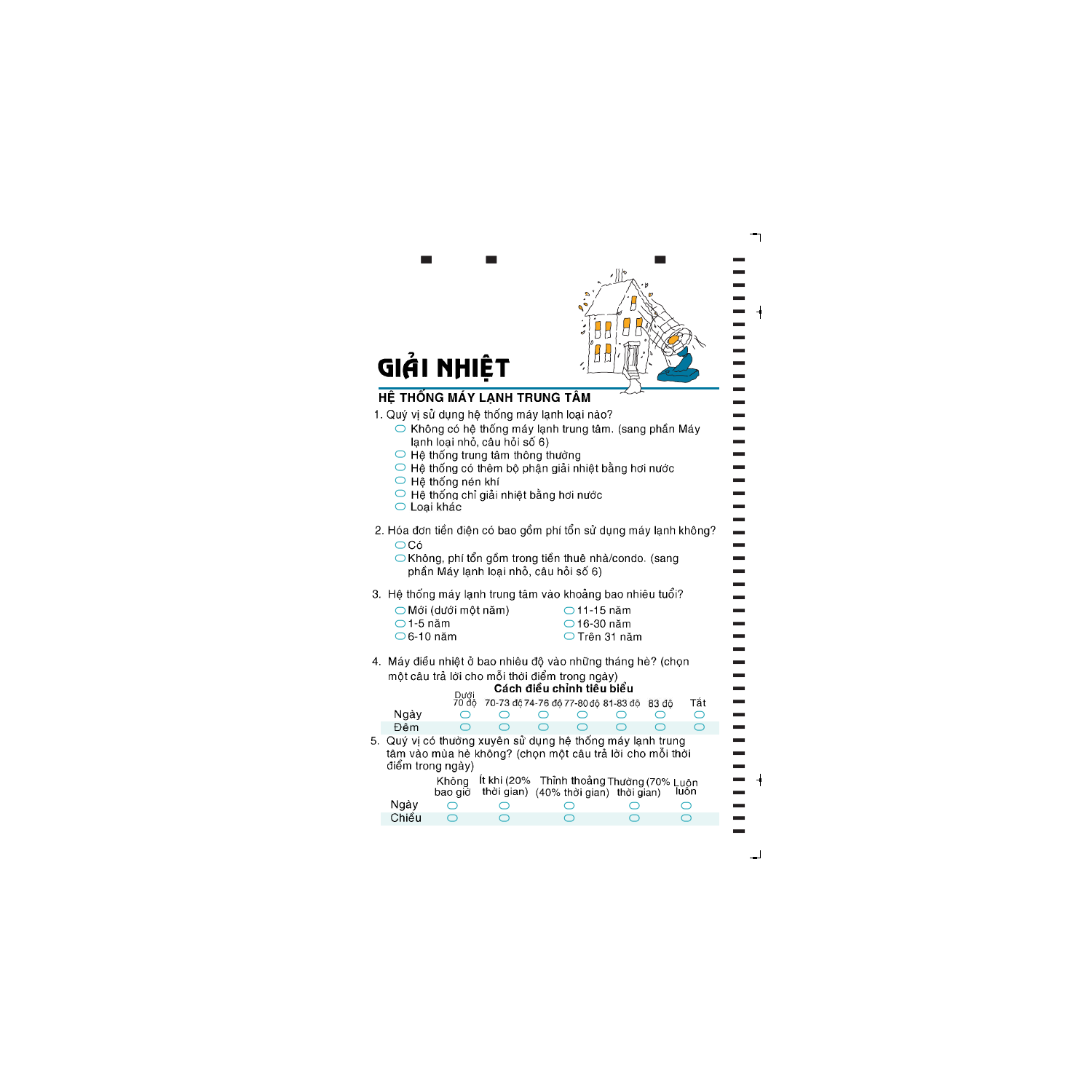|    |    |                                           |                      | MÁY LẠNH DÙNG TRONG PHÒNG                                                                                                                                                           |                     |                                        |                                              |                                  |
|----|----|-------------------------------------------|----------------------|-------------------------------------------------------------------------------------------------------------------------------------------------------------------------------------|---------------------|----------------------------------------|----------------------------------------------|----------------------------------|
|    | 6. | $\bigcirc$ 1 máy                          |                      | Quý vị dùng bao nhiêu cái máy lạnh (loại đặt ở cửa sổ/ở tường)?<br>$\bigcirc$ Không có (sang phần Quạt, câu hỏi số 9)<br>$\bigcirc$ 2 máy                                           | $\bigcirc$ 3 máy    |                                        | $\bigcirc$ Trên 3 máy                        |                                  |
|    | 7. | $\bigcirc$ 1-5 năm<br>$\bigcirc$ 6-10 năm | ○ Mới (dưới một năm) | Máy lạnh (loại đặt ở cửa sổ/ở tường) được sử dụng<br>nhiều nhất nay bao nhiêu tuổi?                                                                                                 |                     | $\bigcirc$ 11-15 năm<br>Trên 16 năm    |                                              |                                  |
| 8. |    | ngày)                                     | Không<br>bao giờ     | Xin cho biết mức độ thường xuyên quý vị sử dụng máy lạnh<br>trong phòng. (Chọn một câu trả lời cho mỗi thời điểm trong<br>İt khi<br>(20% thời gian) (40% thời gian) (70% thời gian) |                     | Thỉnh thoảng                           | Thường                                       | Luôn<br>luôn                     |
|    |    | Ngày<br>Chiều<br>Tối                      | ◯<br>O<br>$\bigcirc$ | $\circ$<br>O<br>$\bigcirc$                                                                                                                                                          |                     | ◯<br>O<br>$\bigcirc$                   | ◯<br>O<br>$\bigcirc$                         | $\bigcirc$<br>O<br>$\bigcirc$    |
|    |    | <b>QUAT</b>                               |                      | 9. Quý vị sử dụng bao nhiêu loại quạt được liệt kê dưới đây?                                                                                                                        |                     | 1                                      | 2                                            | 3 hoặc hơn                       |
|    |    | Quat trần                                 | Quạt loại sách tay   | Quạt thông gió trên gác mái                                                                                                                                                         |                     | $\circlearrowright$<br>O<br>$\bigcirc$ | $\circlearrowright$<br>$\circ$<br>$\bigcirc$ | O<br>O<br>$\bigcirc$             |
|    |    |                                           |                      | Hệ thống quạt cho toàn nhà                                                                                                                                                          |                     | ◯                                      | ◯                                            | ⌒                                |
|    |    |                                           |                      | 10. Xin cho biết mức độ thường xuyên quý vị sử dụng những<br>loại quạt sau đây vào mùa hè.<br>Không<br>bao giò                                                                      | İt khi              | Thỉnh<br>thoảng                        | Thường                                       | Luôn<br>luôn                     |
|    |    | Quạt sách tay                             |                      |                                                                                                                                                                                     | $\cup$              | $\circ$                                | $\circ$                                      |                                  |
|    |    | Quat trần                                 | Quat cho toàn nhà    | $\overline{\bigcirc}$                                                                                                                                                               | O<br>$\overline{O}$ | $\circ$<br>$\bigcirc$                  | O<br>$\bigcirc$                              | $\circ$<br>$\overline{\bigcirc}$ |
|    |    |                                           | <b>NUIMPED</b>       |                                                                                                                                                                                     |                     |                                        |                                              |                                  |

 $\blacksquare$ 

SERIAL NUMBER

[

═

 $\vdash$ 

 $\vdash$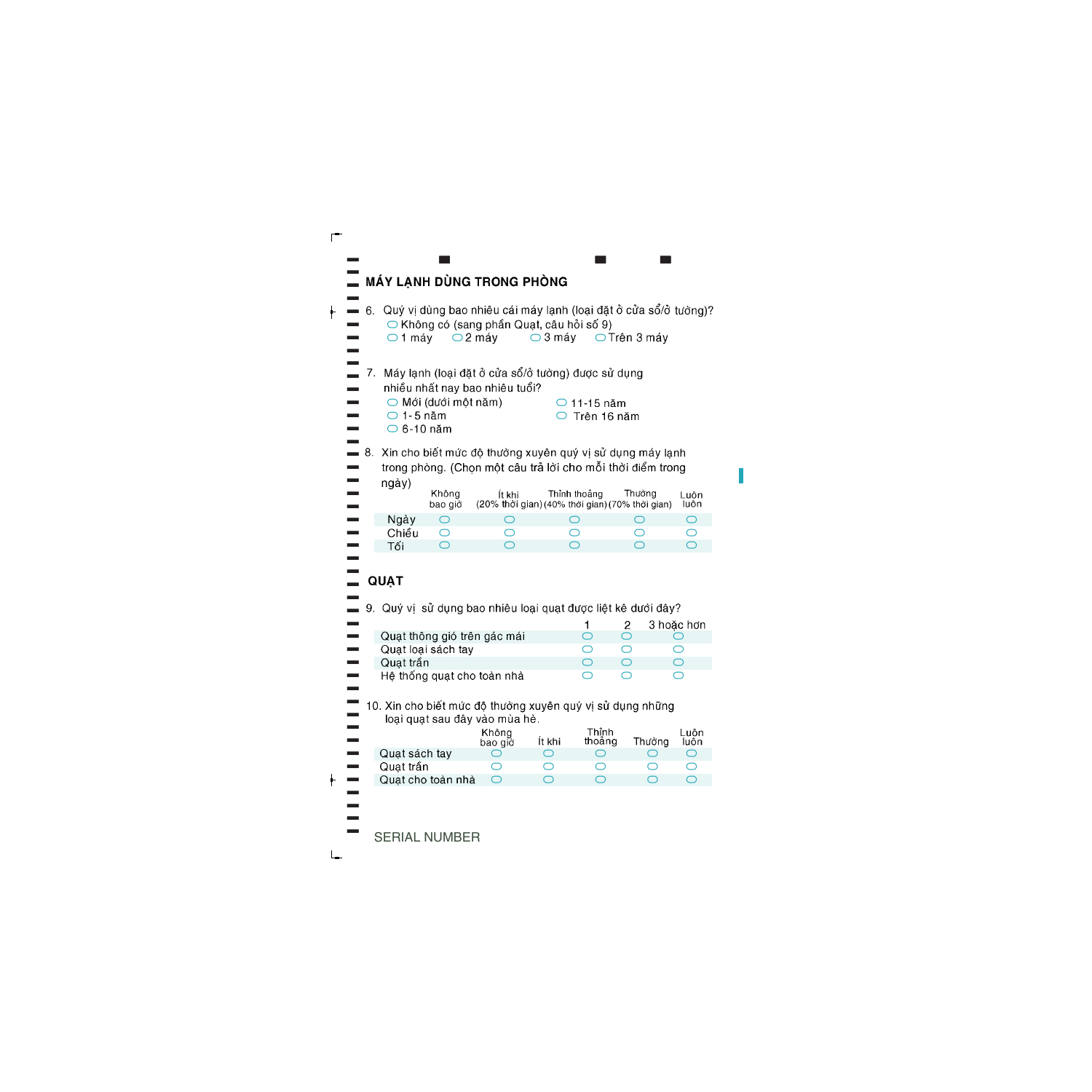## MÁY ĐUN NƯỚC NÓNG

 ${\bf r}$  and  ${\bf r}$  and  ${\bf r}$  and  ${\bf r}$  and  ${\bf r}$ 

- Quý vi có trả tiền sử dung nước nóng không?  $1_{-}$ 
	- $\bigcap$  Có
	- Không, phí tổn gồm trong tiền thuê nhà/condo. (sang phần Giặt giũ, câu hỏi số 1)
- 2. Máy đun nước nóng của quý vị thuộc loại nào? (chọn một câu trả lời dưới đây)

## Bình chứa nước bằng Ga

- ◯ Bình chứa nước thông thường
- Bình chứa nước tiếp nhân tia sáng mặt trời

## Bình chứa nước bằng Điện

◯ Bình chứa nước thông thường

 $\blacksquare$  $\blacksquare$  $\blacksquare$  $\blacksquare$  $\blacksquare$  $\blacksquare$  $\blacksquare$  $\blacksquare$  $\blacksquare$ ] ]  $\equiv$  $\equiv$  $\overline{\phantom{a}}$  $\blacksquare$  $\blacksquare$  $\blacksquare$  $\blacksquare$  $\blacksquare$  $\blacksquare$  $\blacksquare$  $\blacksquare$  $\blacksquare$  $\blacksquare$  $\blacksquare$  $\blacksquare$  $\blacksquare$  $\equiv$  $\equiv$  $\blacksquare$ 

 $\overline{\phantom{a}}$  $\blacksquare$  $\blacksquare$  $\blacksquare$  $\blacksquare$  $\blacksquare$  $\blacksquare$  $\blacksquare$  $\blacksquare$  $\blacksquare$  $\blacksquare$  $\blacksquare$  $\blacksquare$  $\blacksquare$ 

 $\bigcap$  Bình chứa nước tiếp nhân tia sáng măt trời

○ Loai khác

### Propane/nhiên liệu khác

○ bất cứ loại nào

- O Loai khác
- Máy đun nước nóng của quý vị khoảng bao nhiêu tuổi? 3.
	- $\bigcirc$  Mới (dưới một năm)
	- $\bigcirc$  1-5 năm
	- $\circ$  6-10 năm
- $\bigcirc$  11-15 năm ○ 16-30 năm
- Trên 30 năm
- 4. Máy nước nóng ở bao nhiêu độ? (Nhiệt độ chuẩn được điều chỉnh tại xưởng là trung bình.)
	- $\bigcirc$  Cao (trên 150 đô F)
	- $\bigcirc$  Trung bình (130-150 đô F)
	- $\bigcirc$  Thấp (dưới 130 đô F)
- 5. Với tổng số người cư ngụ tại nhà xin quý vị cho biết bao nhiêu lần

| $\bigcirc$ it hơn một lần $\bigcirc$ 3 |              | $\bigcirc$ 6 | െ 9               |
|----------------------------------------|--------------|--------------|-------------------|
| $\bigcirc$ 1                           | $\bigcirc$ 4 | $\bigcirc$ 7 | $\bigcirc$ 10     |
| ○ 2                                    | $\bigcirc$ 5 | $\bigcirc$ 8 | $\bigcirc$ Hon 10 |

- 6. Quý vị có dùng những loại bông sen giới hạn lưu lượng nước hoặc những loại bông sen chảy châm không?  $\bigcirc$  Có,tất cả những lần tắm bông sen  $\bigcirc$ ○ Có, một vài lần ○ Không biết
- 7. Quý vị có sử dụng bộ phận tăng nhiệt độ cấp thời tại những bồn rửa chén không?
	- Không
	- $\bigcirc$  Có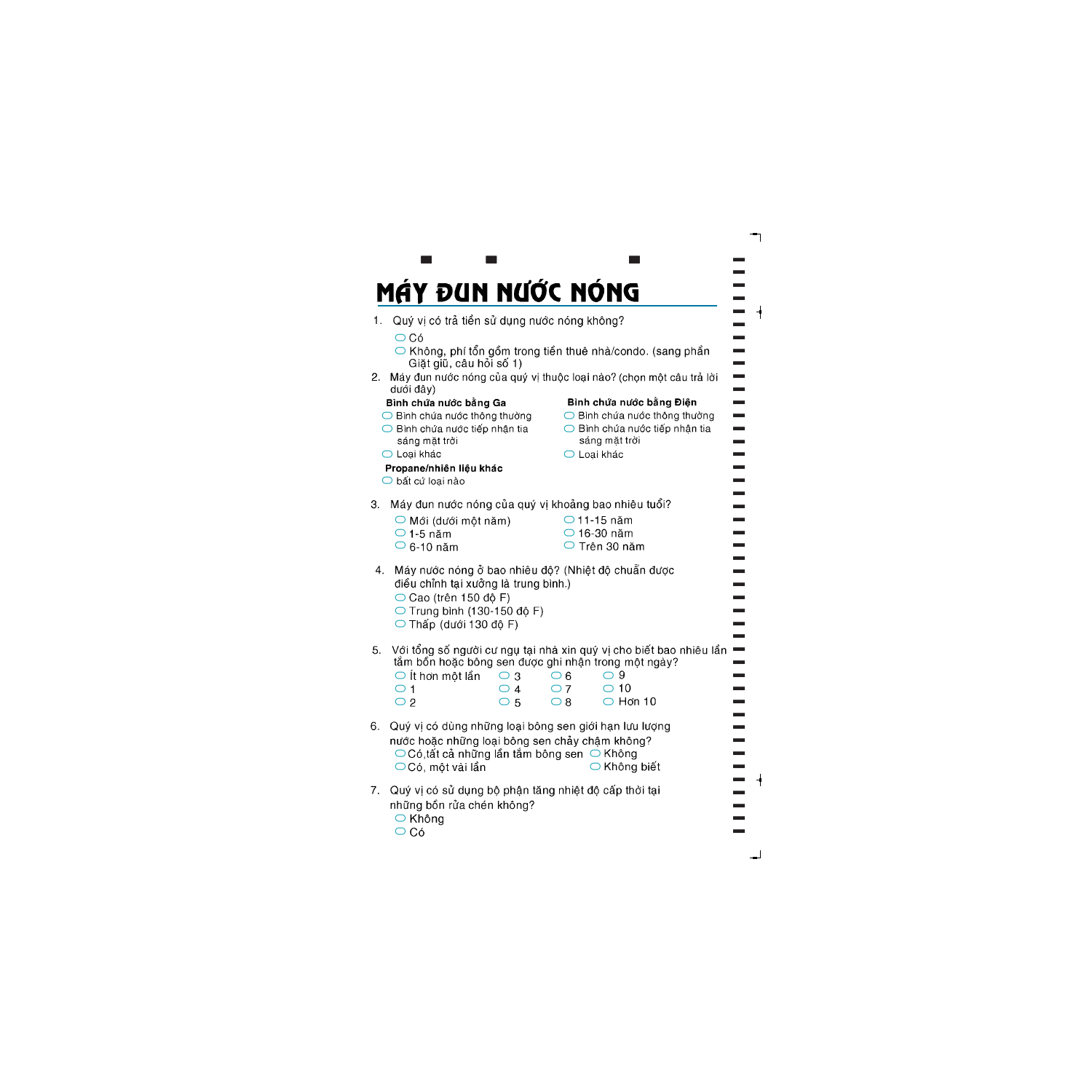#### [ [ [ [ [  ${\bf r}$  and  ${\bf r}$  are the set of  ${\bf r}$  and  ${\bf r}$

[

- [ Quý vị có máy giặt không? (Xin đừng kể loại máy giặt [
- [ ngoài tiệm hoặc tại chung cư phải bỏ tiền cắc vào.) [  $\circ$  Có [
	- Không (Sang phần Sấy quần áo, câu hỏi số 3)
- [ Quý vị giặt bao nhiêu lố quần áo mỗi tuần (một câu trả lờ [ 2. cho mỗi nhiệt độ.) [

|                 | $\blacksquare$ Nuớc nóng $\oslash$ $\oslash$ $\oslash$ $\oslash$ $\oslash$ $\oslash$ $\oslash$ $\oslash$ $\oslash$ $\oslash$ $\oslash$ $\oslash$ $\oslash$ $\oslash$ $\oslash$ $\oslash$ $\oslash$ $\oslash$ $\oslash$ $\oslash$ $\oslash$ $\oslash$ $\oslash$ $\oslash$ $\oslash$ $\oslash$ $\oslash$ $\oslash$ $\oslash$ $\oslash$ $\oslash$ $\oslash$ $\oslash$ $\oslash$ |  |  |  |  |  |  |
|-----------------|------------------------------------------------------------------------------------------------------------------------------------------------------------------------------------------------------------------------------------------------------------------------------------------------------------------------------------------------------------------------------|--|--|--|--|--|--|
|                 | $\blacksquare$ Nước ấm $\quad \textcircled{1} \quad \textcircled{2} \quad \textcircled{3} \quad \textcircled{4} \quad \textcircled{5} \quad \textcircled{6} \quad \textcircled{7} \quad \textcircled{8} \quad \textcircled{9} \quad \textcircled{9}$                                                                                                                         |  |  |  |  |  |  |
|                 | $\blacksquare$ Nuớc lạnh $\odot$ $\odot$ $\odot$ $\odot$ $\odot$ $\odot$ $\odot$ $\odot$ $\odot$ $\odot$ $\odot$ $\odot$ $\odot$ $\odot$                                                                                                                                                                                                                                     |  |  |  |  |  |  |
| <b>Contract</b> |                                                                                                                                                                                                                                                                                                                                                                              |  |  |  |  |  |  |

#### [ MÁY SẤY QUẦN ÁO [

- Quý vị có máy sấy quần áo không? (xin đừng kể loại [ [ máy sấy ngoài tiệm hoặc tại chung cư phải bỏ tiền cắc [ vào.) [
	- $\bigcirc$  Có

 $\overline{\phantom{a}}$ 

[ [

[  $\equiv$ [

[

[

- $\circ$  Không (sang phần Tủ lạnh, câu hỏi số 1)
- [ Máy sấy của quý vị dùng loại nhiên liệu nào?  $\blacksquare$  4. [
	- $\bigcirc$  Ga
	- O Điên
	- O Propane/loại nhiên liệu khác
- [ Quý vi sấy khoảng bao nhiêu lố quần áo mỗi tuần? 5.  $\equiv$

| $\bigcirc$ Không $\bigcirc$ 3 $\bigcirc$ 6 $\bigcirc$ 9 $\bigcirc$ 12 |              |  |                                                   |
|-----------------------------------------------------------------------|--------------|--|---------------------------------------------------|
| $\bigcap$ $\bigcap$ 4 $\bigcap$ 7 $\bigcap$ 10 $\bigcap$ 13           |              |  |                                                   |
| $\bigcirc$ 2                                                          | $\bigcirc$ 5 |  | $\bigcirc$ 8 $\bigcirc$ 11 $\bigcirc$ 14 hoặc hơn |

- [ 6. Quý vi có phơi quần áo không? (nếu có xin chon một câu [ trả lời cho mỗi mùa.) [
	- $\circ$  Không phôi quần áo (sang phần Tủ lạnh, câu hỏi số 1)

| <b>Contract</b><br><b>Contract</b> |          | Không<br>bao giờ Ít khi | Thỉnh<br>thoảng | Thường | Luôn<br>luôn |
|------------------------------------|----------|-------------------------|-----------------|--------|--------------|
| $\overline{\phantom{a}}$           | Mùa hè   |                         |                 |        |              |
| <b>Contract</b>                    | Mùa đông |                         |                 |        |              |
| <b>The Contract</b>                |          |                         |                 |        |              |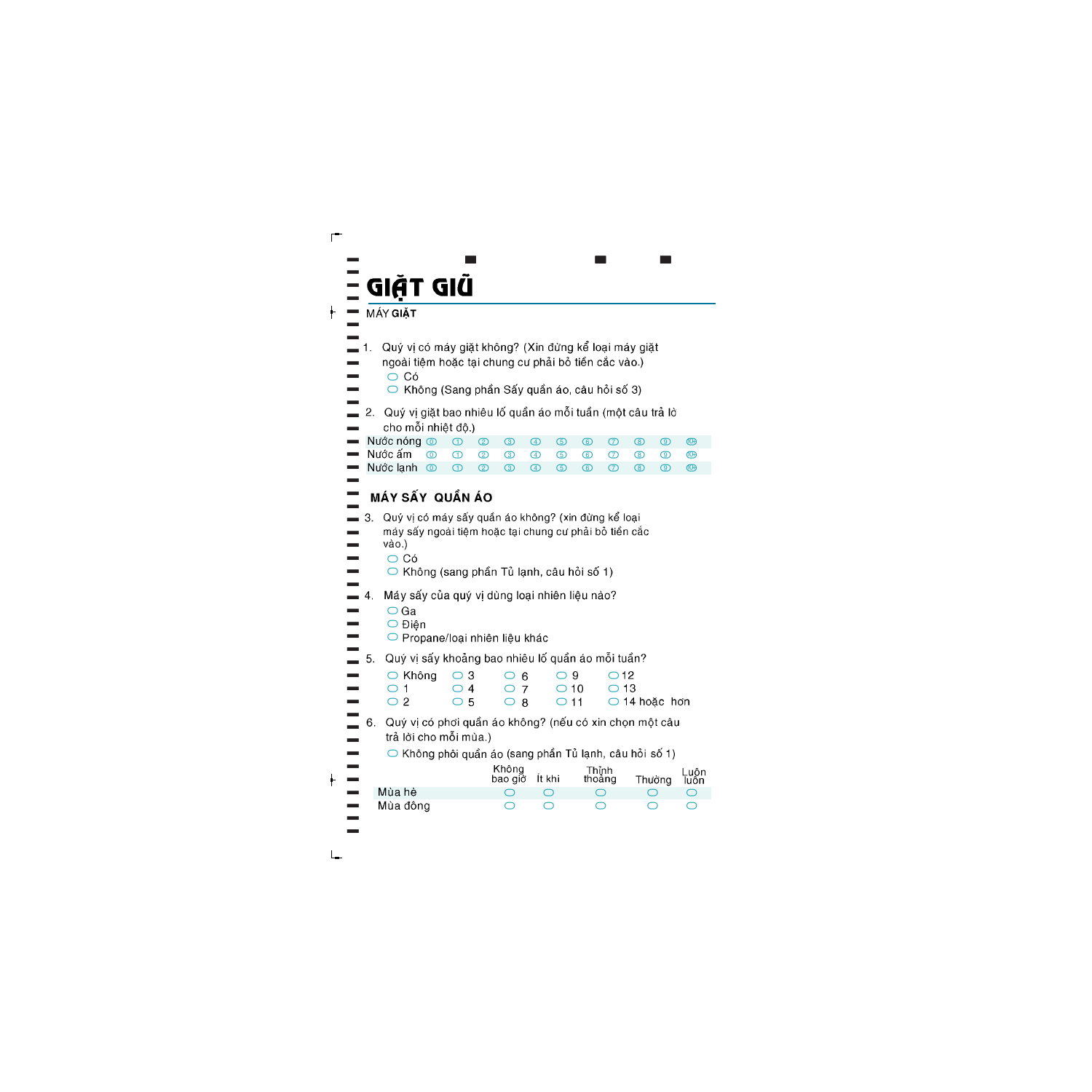

SERIAL NUMBER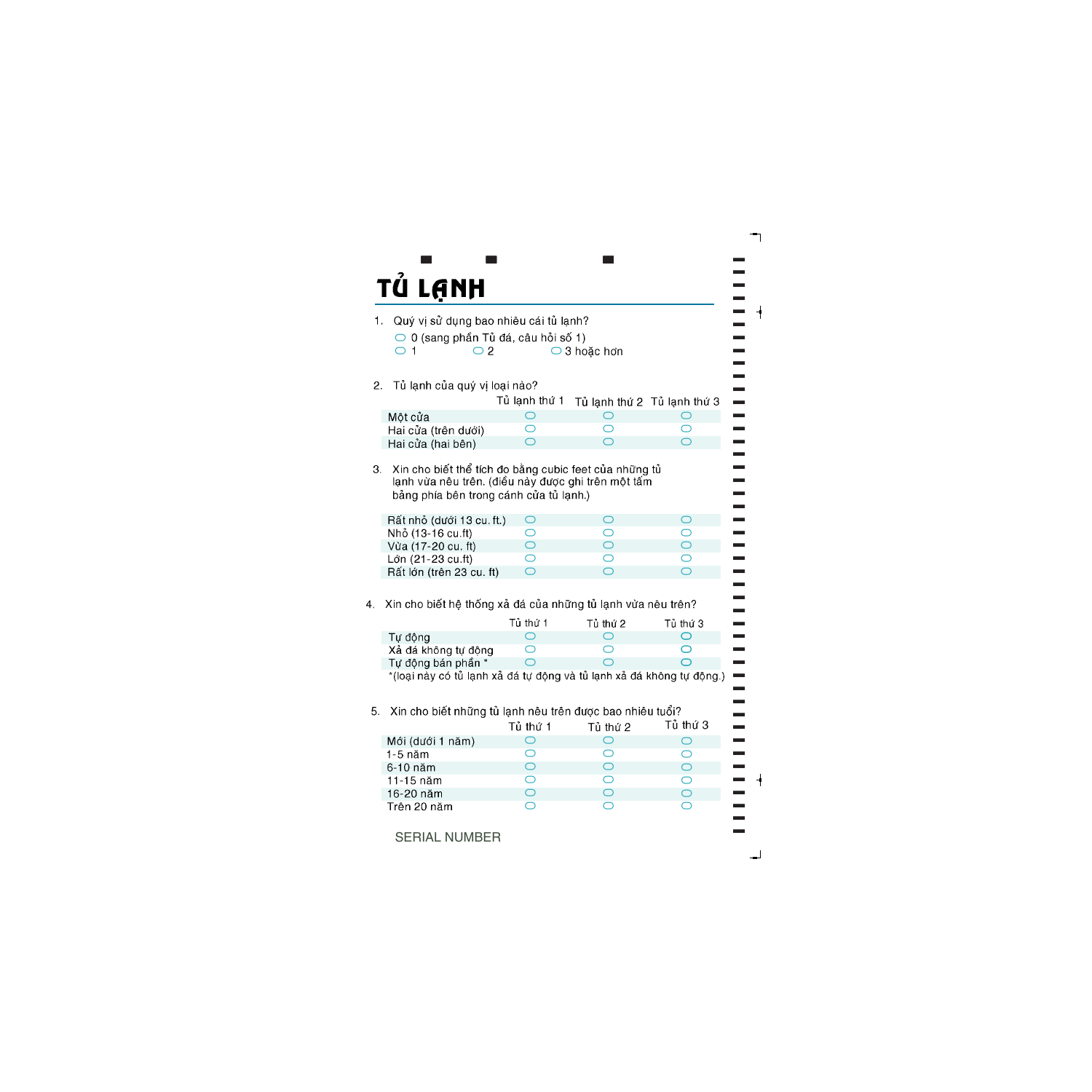|    | TỦ ĐÁ ĐỨNG                                                                                                                                    |                     |                     |
|----|-----------------------------------------------------------------------------------------------------------------------------------------------|---------------------|---------------------|
| 1. | Xin cho biết số lượng tủ đá mà quý vị đang sử dụng? (xin<br>chỉ tính số tủ đá đứng riêng rẽ, không dính liền vào tủ lạnh.)                    |                     |                     |
|    | $\bigcirc$ (xin sang phần Nấu nướng, câu số 1)<br>$\bigcirc$ 2 hoặc nhiều hơn<br>$\bigcirc$ 1                                                 |                     |                     |
| 2. | Xin cho biết tủ đá của quý vị thuộc loại nào?                                                                                                 | Tủ đá thứ nhất      | Thứ hai             |
|    | Loại đứng, cửa mở kéo ra                                                                                                                      |                     | O                   |
|    | Loại nằm, cửa mở kéo lên                                                                                                                      |                     | ⌒                   |
| 3. | Xin cho biết thể tích đo bằng cubic feet của những tủ<br>đá nêu trên? (Điều này được ghi trên một tấm bảng phía<br>bên trong cánh cửa tủ đá.) | Tủ đá thứ nhất      | Thứ hai             |
|    |                                                                                                                                               | $\circlearrowright$ | $\circ$             |
|    | Nhỏ (dưới 13 cubic feet)                                                                                                                      | $\circ$             | O                   |
|    | Vừa (13-16 cubic feet)<br>Lớn (17-20 cubic feet)                                                                                              | $\bigcirc$          | $\bigcirc$          |
|    | Thật lớn (trên 20 cubic feet)                                                                                                                 | ⌒                   | ⌒                   |
| 4. | Xin cho biết hệ thống xả đá của những tủ đá nêu trên                                                                                          |                     |                     |
|    | là loại nào?                                                                                                                                  |                     |                     |
|    |                                                                                                                                               | Tủ đá thứ nhất      | Thứ hai             |
|    | Tự động                                                                                                                                       |                     |                     |
|    | Không tự động                                                                                                                                 |                     |                     |
| 5. | Xin cho biết tuổi của những tủ đá nêu trên?                                                                                                   | Tủ đá thứ nhất      | Thứ hai             |
|    | Mới (dưới 1 năm)                                                                                                                              | $\bigcirc$          | $\bigcirc$          |
|    | $1-5$ năm                                                                                                                                     | O                   | O                   |
|    | 6-10 năm                                                                                                                                      | $\bigcirc$          | $\circlearrowright$ |
|    | 11-15 năm                                                                                                                                     | O                   | $\circlearrowright$ |
|    | 16-20 năm                                                                                                                                     | $\bigcirc$          | $\bigcirc$          |
|    | Trên 20 năm                                                                                                                                   | $\circ$             | O                   |
|    |                                                                                                                                               |                     |                     |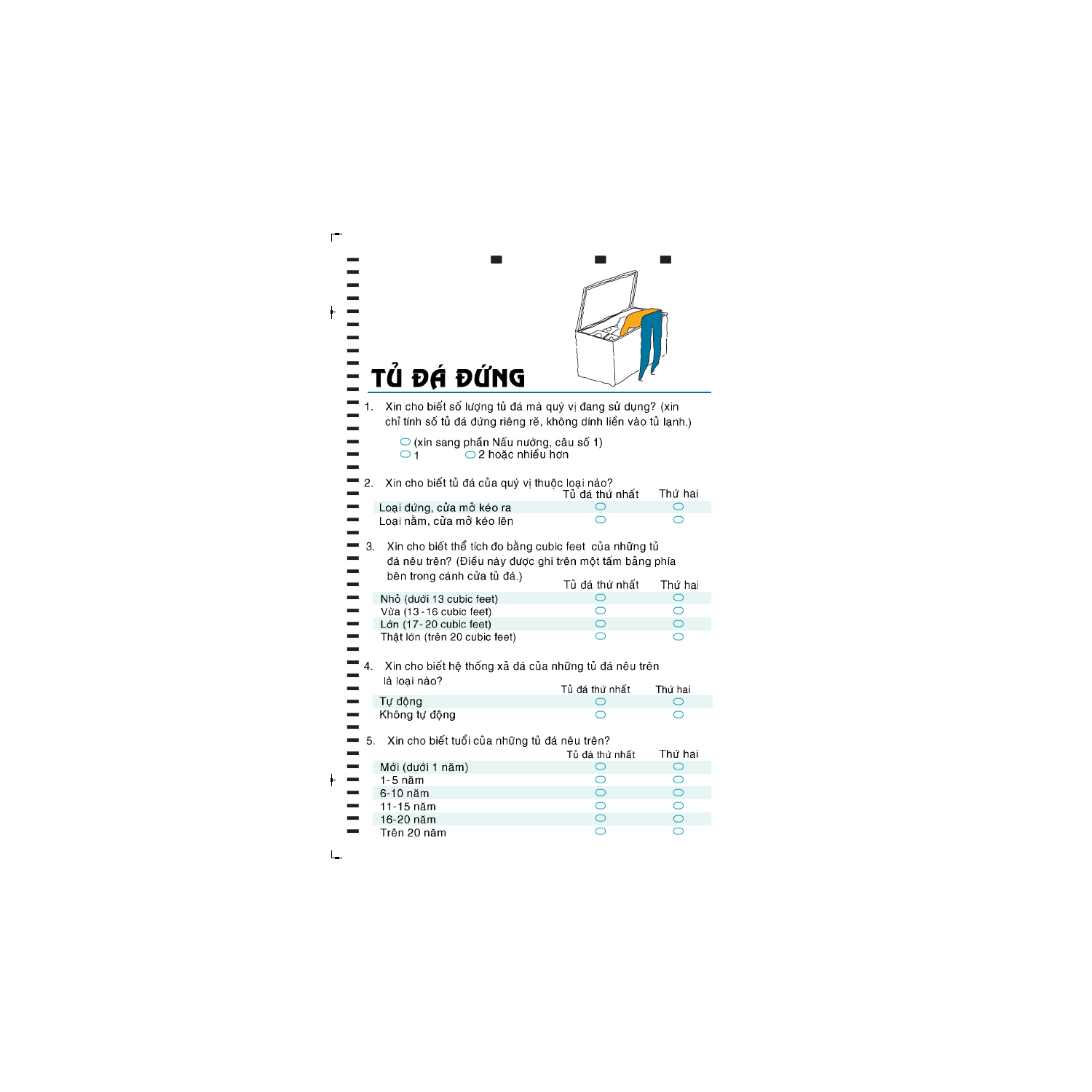

## NẤU NƯỚNG

Quý vi sử dụng lò nấu ăn loại nào?  $1<sub>1</sub>$ 

 $\bf{r}$  and  $\bf{r}$  and  $\bf{r}$  and  $\bf{r}$ 

- O Lò điện mà thôi
- Lò qa mà thôi
- Cả hai: vừa điên vừa ga
- $\circ$  Loai khác

#### Lò nấu ăn/lò nướng của quý vị có ngọn lửa mồi hay không?  $2.$

- $\circ$  Có, cả hai lò nấu ăn và lò nướng đều có ngọn lửa mồi.
- Có, nhưng chỉ có lò nấu ăn có ngọn lửa mồi mà thôi.
- Có, nhưng chỉ có lò nướng có ngọn lửa mồi mà thôi.
- Không có.
- Thông thường trong 1 tuần lễ, quý vị nấu bao nhiêu bữa ăn được  $3<sup>1</sup>$ liệt kễ dưới đây? (xin chọn một câu trả lời cho mỗi bữa ăn, điểm tâm, ăn trưa, ăn tối, và những bữa khác.)

|                | Không<br>bao giờ | It khi<br>$(1 - 2 \hat{\text{lan}})$ | Thỉnh thoảng<br>(3-4 lần) | Thường<br>$(5-7 \hat{\text{lAn}})$ |
|----------------|------------------|--------------------------------------|---------------------------|------------------------------------|
| Điểm tâm       |                  |                                      |                           |                                    |
| Ăn trưa        |                  |                                      |                           |                                    |
| Ăn tối         |                  |                                      |                           |                                    |
| Những bữa khác |                  |                                      |                           |                                    |

- 4. Xin cho biết mức độ thường xuyên quý vị sử dụng microwave?
	- $\bigcirc$  Không bao giờ  $\bigcirc$  Rất thường
	- $\bigcirc$  Ít khi O Tôi không có microwave
	- O Thỉnh thoảng

5. Xin cho biết mức đô thường xuyên quý vị sử dụng máy rửa chén hàng tuần.

○ Tôi không có/không sài máy rửa chén. (Sang phần Spas, hồ tắm hơi và hồ bơi, câu hỏi số 1)

| $\bigcirc$ 1 | $\bigcirc$ 3 $\bigcirc$ 5 |      | $\bigcirc$ 7 | $\bigcirc$ 9    |
|--------------|---------------------------|------|--------------|-----------------|
| $\circ$ 2    | $\bigcirc$ 4              | ေပ 6 | $\bigcirc$ 8 | $\circ$ Trên 10 |

SERIAL NUMBER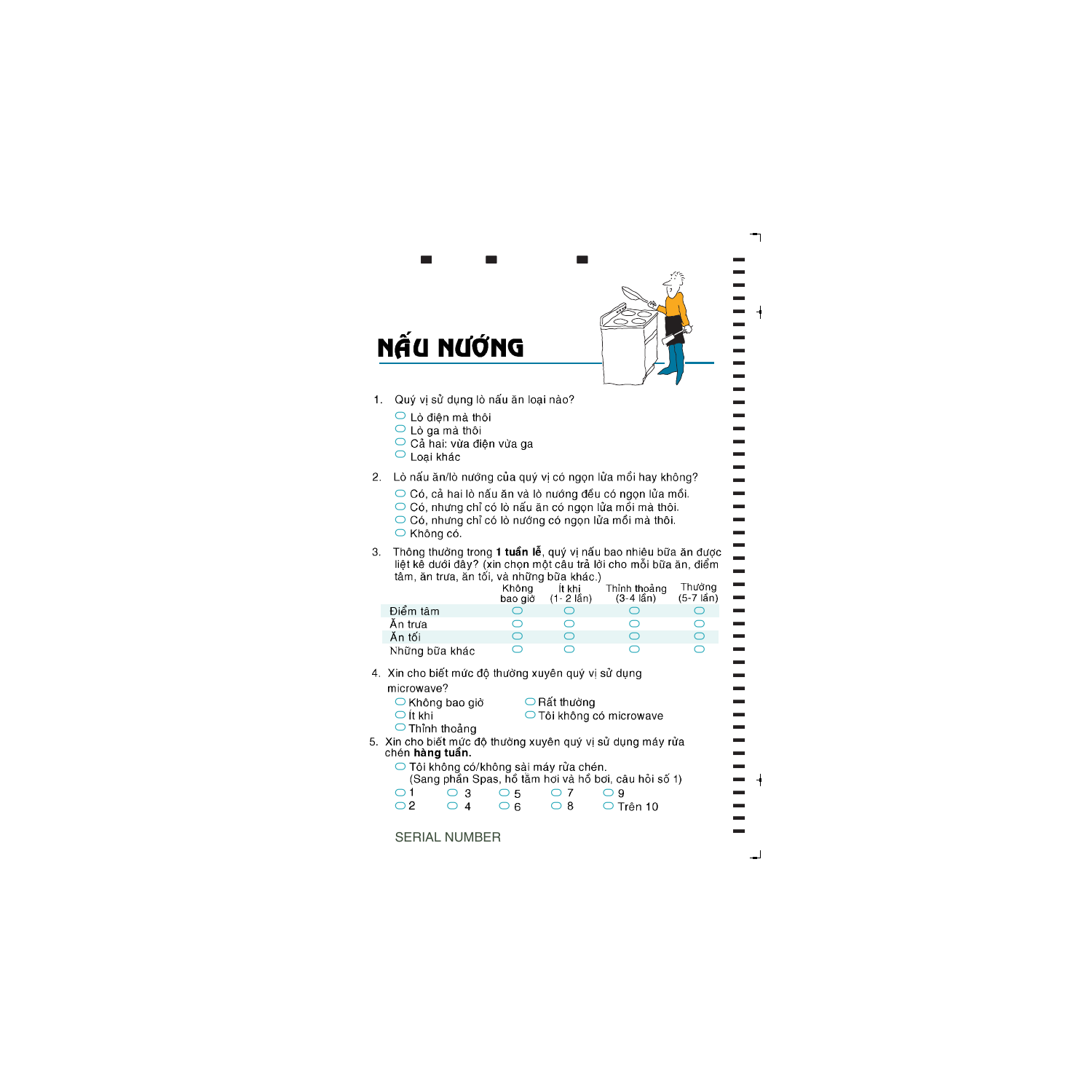|                                                      | SPAS, HỒ TẮM HƠI VÀ HỒ BƠI                                                               |                           |                 |
|------------------------------------------------------|------------------------------------------------------------------------------------------|---------------------------|-----------------|
| $\overline{1}$                                       | Quý vị có sử dụng spa/hồ tắm hơi ở nhà quý vị hay không?                                 |                           |                 |
|                                                      | (xin đừng tính bồn tắm trong nhà.)<br>$\bigcirc$ Có, và tôi phải trả tiền sưởi hồ tắm    |                           |                 |
|                                                      | ○ Có, nhưng tôi không phải trả tiền sưởi (sang câu hỏi số 6)                             |                           |                 |
|                                                      | ◯ Tôi không có spa/hồ tắm hơi (sang câu hỏi số 6)                                        |                           |                 |
| 2.                                                   | Hồ tắm hơi/spa của quý vị được suởi như thế nào?                                         |                           |                 |
|                                                      | $\bigcirc$ Propane<br>○ Bằng điện                                                        |                           |                 |
|                                                      | $\bigcirc$ Máy tiếp nhận tia sáng<br>$\bigcirc$ Máy điện loại nén khí                    |                           |                 |
|                                                      | $\circ$ Bằng ga<br>$\bigcirc$ Máy tiếp nhận tia sáng                                     | mặt trời có điện tiếp trợ |                 |
|                                                      |                                                                                          | mặt trời có ga tiếp trợ   |                 |
| З.                                                   | Quý vị có dùng tấm phủ cách nhiệt cho Spa/hồ tắm hơi không?                              |                           |                 |
|                                                      | $\overline{\bigcirc}$ Có<br>○ Không<br>$\bigcirc$ Không, nhưng hồ tắm không ở ngoài trời |                           |                 |
| 4.                                                   | Xin cho biết mức độ thường xuyên quý vị sưởi ấm nước                                     |                           |                 |
|                                                      | Spa/hồ tắm hơi trong cả 2 mùa, mùa hè và mùa đông?                                       |                           |                 |
|                                                      |                                                                                          | Mùa hè                    | Mùa đông        |
|                                                      | Không bao giờ<br>İt khi                                                                  | O<br>O                    | O<br>$\bigcirc$ |
|                                                      | Một tháng 1 lần                                                                          | $\bigcirc$                | $\bigcirc$      |
|                                                      | Một tuần 1 lần                                                                           | $\bigcirc$                | $\bigcirc$      |
|                                                      | 2- 4 lần 1 tuần<br>5 lần hoặc nhiều hơn                                                  | $\bigcirc$<br>◯           | $\bigcirc$      |
|                                                      |                                                                                          |                           |                 |
| 5.                                                   | Xin cho biết kích thước Spa/ hồ tắm hơi của quý vị.                                      |                           |                 |
|                                                      | $\bigcirc$ Nhỏ (3 người hoặc ít hơn)<br>$\bigcirc$ Vừa (4 cho đến 6 người)               |                           |                 |
|                                                      | ○ Rộng (7 người hoặc nhiều hơn)                                                          |                           |                 |
| 6.                                                   | Quý vị có hồ bơi không?                                                                  |                           |                 |
|                                                      | ○ Có, và tôi trả tiền phí tổn năng lượng tiêu dùng cho hồ bơi                            |                           |                 |
|                                                      | $\bigcirc$ Có, nhưng hồ bơi thuộc về khu vực cộng đồng và tôi                            |                           |                 |
| không trá chi phí nào (sang phân đèn điện, câu sô 1) |                                                                                          |                           |                 |
|                                                      | ◯ Không có (sang phần Đèn Điện, câu hỏi số 1)                                            |                           |                 |
| $-7.$                                                | Hồ bơi của quý vị đã trên 10 tuổi chưa?                                                  |                           |                 |
|                                                      | $\bigcirc$ Trên                                                                          |                           |                 |
|                                                      | $\bigcirc$ Chưa                                                                          |                           |                 |
|                                                      |                                                                                          |                           |                 |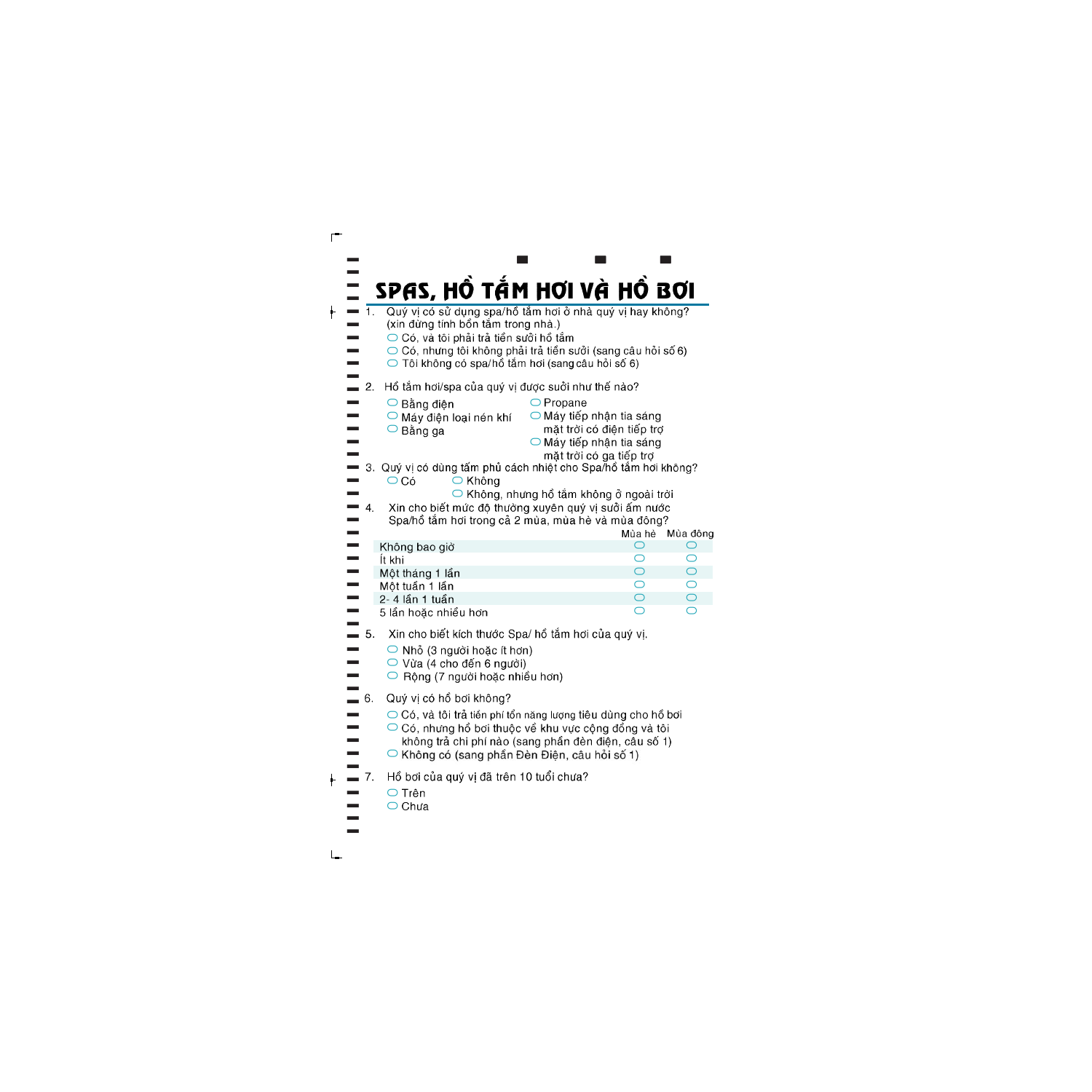|                           |                            | thống lọc nước của hồ bơi chạy mỗi ngày. (Xin lựa một<br>câu trả lời cho mỗi mùa.) |  |  |  |  |
|---------------------------|----------------------------|------------------------------------------------------------------------------------|--|--|--|--|
|                           | Mùa hè                     | Mùa đông                                                                           |  |  |  |  |
| Không sử dụng             |                            |                                                                                    |  |  |  |  |
| Tối đa là 2 tiếng đồng hồ |                            |                                                                                    |  |  |  |  |
| 3-4 tiếng                 | $\overline{(\phantom{a})}$ | ◯                                                                                  |  |  |  |  |
| 5-6 tiếng                 | O                          | ◠                                                                                  |  |  |  |  |
| 7-8 tiếng                 |                            | ⌒                                                                                  |  |  |  |  |
| 9-12 tiếng                | O                          | ◠                                                                                  |  |  |  |  |
| 13-23 tiếng               |                            |                                                                                    |  |  |  |  |
| 24 tiếng                  |                            |                                                                                    |  |  |  |  |

 $\bf{r}$   $\bf{r}$   $\bf{r}$   $\bf{r}$   $\bf{r}$   $\bf{r}$ 

 $\blacksquare$ 

 $\blacksquare$  $\blacksquare$  $\blacksquare$  $\blacksquare$  $\blacksquare$  $\blacksquare$  $\blacksquare$  $\blacksquare$ ]  $\overline{\phantom{a}}$  $\overline{\phantom{a}}$ ]  $\blacksquare$  $\blacksquare$  $\blacksquare$  $\blacksquare$  $\blacksquare$  $\blacksquare$  $\blacksquare$  $\equiv$  $\blacksquare$  $\blacksquare$  $\blacksquare$  $\overline{\phantom{0}}$  $\blacksquare$  $\blacksquare$  $\blacksquare$  $\blacksquare$ ]

| <u>uc ouvi alli liv ivil</u>  | Mua ne | Múa đông |
|-------------------------------|--------|----------|
| Không bao giờ                 |        |          |
| İt khi                        |        |          |
| Một tháng 1 lần               |        |          |
| Một tuần 1 lần                |        |          |
| 2-4 lần một tuần              |        |          |
| Hồ bơi luôn luôn được suởi ấm |        |          |
|                               |        |          |



Căn nhà của quý vị sử dụng bao nhiêu ngọn đèn trên tổng  $1<sup>1</sup>$ số những loại đèn liệt kê dưới đây?

|                          | Không có $1 - 4$ 5-9                          |  | trên 10 |
|--------------------------|-----------------------------------------------|--|---------|
| Loại bóng đèn thường     |                                               |  |         |
| Đèn trang trí            |                                               |  | ( )     |
| Đèn rọi                  | $\overline{C}$                                |  | ⌒       |
| Đèn huỳnh quang          | $\left( \begin{array}{c} \end{array} \right)$ |  | ⌒       |
| Đèn huỳnh quang bóng nhỏ | ◯                                             |  | ∩       |
| Đèn đứng Halogen         | ◯                                             |  | ◯       |
| Đèn hơi sodium           | $\Box$                                        |  | ⌒       |
| Những loại khác          |                                               |  |         |

- Xin cho biết quý vị thắp đèn trong nhà bao lâu vào buổi chiều  $2<sup>1</sup>$ tối cho đến khi đi ngủ?<br>○ Hầu hết các đèn (mở liên tục 10 ngọn hoặc bóng đèn)
	-
	- O Mở nhiều đèn (mở liên tục từ 6 đến 9 ngọn hoặc bóng đèn)
	- Chỉ vài ngọn đèn (mở liên tục từ 3 đến 5 ngọn hoặc bóng đèn)
	- Rất ít đèn (chỉ mở hai-hoặc ít hơn-ngọn hoặc bóng đèn)

## SERIAL NUMBER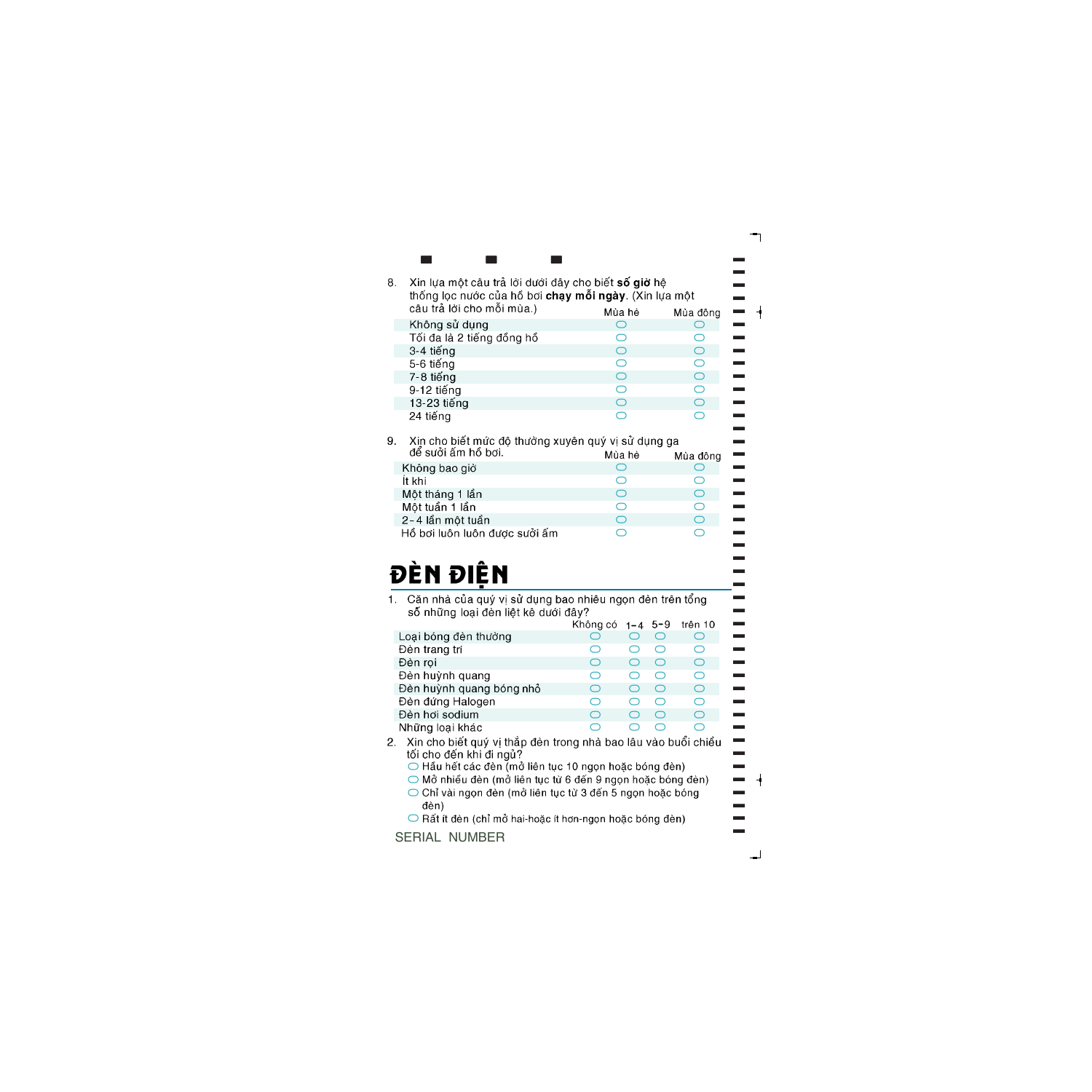# TẤT CẢ NHỮNG VẬT DỤNG KHÁC

Xin cho biết quý vị có sử dụng những thiết bị liệt kê dưới đây hay không? (Xin chỉ tô một vòng tròn cho mỗi loại đồ dùng.)

|                                                                                                                                |            | 2 | trên 3 cái |
|--------------------------------------------------------------------------------------------------------------------------------|------------|---|------------|
| Máy truyền hình                                                                                                                | ◯          | ◯ |            |
| VCR/DVD                                                                                                                        | $\bigcirc$ | ⌒ | $\bigcap$  |
| Dàn máy nghe nhạc stereo                                                                                                       | ◯          | ⌒ | ◯          |
| Máy điện toán                                                                                                                  | ⌒          | ⌒ | ◯          |
| Máy giữ không khí ẩm ướt                                                                                                       | ◯          | ◯ | ◯          |
| Máy giữ không khí không ẩm                                                                                                     | ⌒          | ◯ | ◯          |
| Máy bơm nước                                                                                                                   | ⌒          | ⌒ | ∩          |
| Máy bơm hệ thống tưới nước                                                                                                     | $\bigcirc$ | ⌒ | ⌒          |
| Giường nước có sưởi                                                                                                            | ∩          | ⌒ | ⌒          |
| Hồ cá                                                                                                                          | ⌒          | ⌒ | ∩          |
| Máy bơm nước hồ bơi                                                                                                            | ◯          | ⌒ | ⌒          |
| $\mathbf{V}$ in aha hif $\mathbf{A}$ ma $\widetilde{\mathbf{A}}$ i ma $\lambda$ ii ali $\lambda$ i ma $\lambda$ i ma $\lambda$ |            |   |            |

Xin cho biết môi ngày quý vị mở truyền hình bao nhiêu tiếng đồng hồ? (Xin tính tất cả máy truyền hình trong nhà.)  $\bigcirc$  Không có truyền hình  $\bigcirc$  1-3  $\bigcirc$  7-10  $\bigcirc$  15-20  $\bigcirc$  27 - 35  $\bigcirc$  Dưới 1 tiếng đồng hồ  $\bigcirc$  4-6  $\bigcirc$  11-14  $\bigcirc$  21-26  $\bigcirc$  Hơn 35

3. Xin cho biết mức độ thường xuyên\* quý vị sử dụng những thiết bị bằng ga liệt kê dưới đây? (Xin đừng tính ga bình, propane.)

|                                        | Không bao giờ | İt khi | Thỉnh thoảng | Thường |
|----------------------------------------|---------------|--------|--------------|--------|
| Lò sưởi                                |               |        |              |        |
| Lò nướng ngoài trời                    |               |        |              |        |
| Máy sưởi ngoài trời                    |               |        |              |        |
| Đèn ngoài trời                         |               |        |              |        |
| الأميد فينا والتواصيع فبنايات والمتحدث |               |        |              |        |

\* It khi = 1 tháng 1 lần, Thỉnh thoảng = 1 tuần 1 lần, Thường = 2 tuần 1 lần hoặc thường xuyên hơn.

 $\mathbf{4}$ Nếu quý vị thường xuyên sử dụng (trên 3 tiếng đồng hồ mỗi tuần) những vật dụng khác không liệt kê phía trên, xin cho biết.

Điên Điên Ga Lò nuna Đồ nghề  $\bigcap$  $\bigcap$  $\bigcap$ Dụng cụ y khoa  $\bigcirc$ Đồ nghề để hàn  $\bigcirc$  $\bigcap$ Vật dụng khác  $\bigcirc$  $\bigcap$ Máy nén khí Xin cho biết là đồ gì: